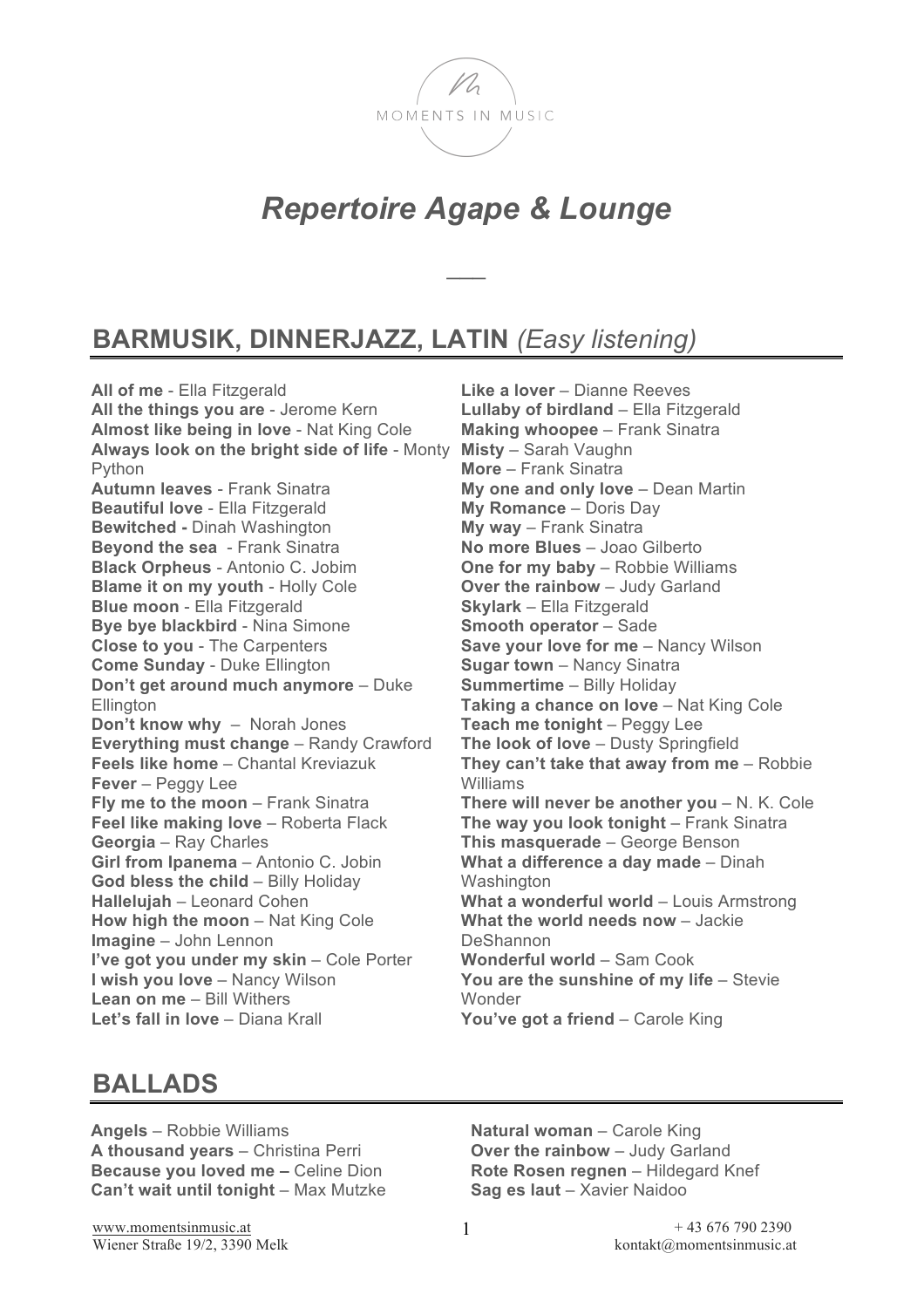**Das Beste** – Silbermond **Dir gehört mein Herz** – Phil Collins **Endless love** – Diana Ross **Feels like home** – Chantal Kreviazuk **Get here** – Oleta Adams, Brenda Russel **Hallelujah** – Leonard Cohen **Have I told you lately - Van Morrison Hello** – Lionel Richie **If you don't know me by now** – Simply Red **I just called to say I love you** – Stevie Wonder **Imagine** – John Lennon **I wonder why** – Curtis Stigers **Just the way you are** – Billy Joel **Killing me softly** – Roberta Flack, Fugees **Moon River** – Audrey Hepburn **My one and only love** – Dean Martin **My way** – Frank Sinatra

**Saving all my love for you** – Whitney H. **That's what friends are** – Dionne Warwick & **Friends Through the fire** – Chaka Khan **Weu'sd a Herz hast wia Bergwerk** – Rainhard Fendrich What a wonderful world - L. Armstrong **What the world needs now** – Jackie DeShannon

**When a man loves a woman** – Percy Sledge **When I fall in love** – Nat K. Cole/Celine Dion **Will you still love me tomorrow** – C. King **You've got a friend** – Carole King **You're still the one -** Shania Twain **Your song** – Elton John **uvm…**

### **POP**

**Ain't no mountain high enough** – Sister Act **All about that bass** – Meghan Trainor **A night like this** – Caro Emerald **An Tagen wie diesen** – Die toten Hosen **Applaus Applaus** – Sportfreunde Stiller **Auf uns** – Andreas Bourani **Blame it on the boogie - Jackson 5 Can't buy me love** - Beatles **Can't get you out of my head** – Kylie Minogue **Can't take my eyes off of you - Frank Sinatra Chapel of love** - Dixie Cups **Crazy little thing called love** - Queen **Come together** – Beatles **Dock of the bay** – Otis Redding **Ein Kompliment** – Sportfreunde Stiller **Fire** – Pointer Sisters **Flip, Flop & Fly** – Blues Brothers **Get lucky** – Daft Punk **Girls just wanna have fun** – Cyndi Lauper **Guantanamera –** Pete Seeger **Hallelujah I love him so - Ray Charles Happy** – Pharrell Williams **Hard rock café** – Carole King **Hip teens** – The Frank Popp Ensemble **Hit me baby one more time - Britney Spears Hot stuff** – Donna Summer **I can see clearly now - Johnny Nash I can't stand the rain - Tina Turner I feel good** – James Brown **I heard it through the grapevine – M. Gay I just called to say I love you** – Stevie Wonder **I'm so excited – Pointer Sisters I'm walking** – Fats Domino **I only wanna be with you** – Hootie & Blowfish **Isn't she lovely** - Stevie Wonder **It's my party – Lesley Gore** 

Let's twist again - Chubby Checker **Lollipop** – The Chordettes **Lovely day** – Bill Withers Love is in the air - John Paul Young **Marry you - Bruno Mars Mas que nada** – Sergio Mendes **Melody** – Erin McKeown **My guy** – Smokey Robinson **Nimm mich mit** – 2RaumWohnung **One** – U2 **Over the rainbow** – Israel Kamakawiwoʻole **Perfect** – Fairground Attraction **Proud Mary** – Tina Turner **Quando Quando** – Caterina Valente **Que sera sera** - Doris Day **Red red wine** – Neil Diamond, UB40 **Rock around the clock** – Bill Haley **Simply the best – Tina Turner Sir Duke** – Stevie Wonder **Something stupid** – Frank Sinatra / Robbie Williams **Son of a preacherman** – Dusty Springfield **Soul Shadows** – Bill Withers **Smooth operator** – Sade **Stand by me - Ben E. King Stumblin' in** – Chris Norman & Suzi Quatro **Summer Dreaming - Kate Yanai Sunny** – Boney M. **Sway** – Michael Buble **Time of my life** – Dirty Dancing **That's the way I like it** – K.C. & s. band **This love** – Maroon 5 **Unchain my heart - Joe Cocker Upside down** – Diana Ross **Viva la vida** - Coldplay **Walking on sunshine** – Katrina & the waves